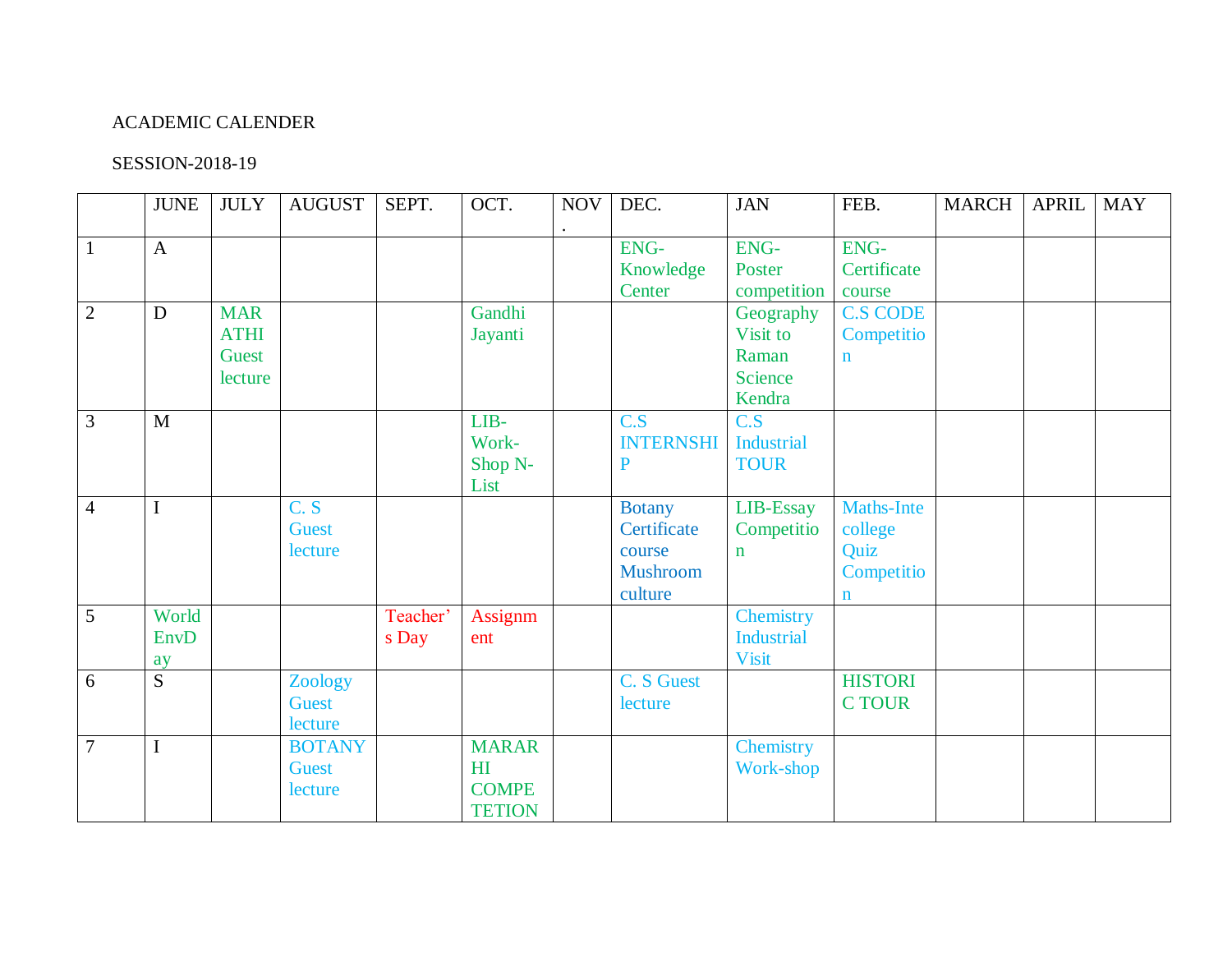| $\overline{8}$ | $\mathbf N$             |       | <b>Guest</b> |                  |               |               | <b>BOTANY</b>     |               |                |  |
|----------------|-------------------------|-------|--------------|------------------|---------------|---------------|-------------------|---------------|----------------|--|
|                |                         |       | lecture      |                  |               |               | <b>Guest</b>      |               |                |  |
|                |                         |       |              |                  |               |               | lecture           |               |                |  |
| $\overline{9}$ | ${\bf P}$               |       |              |                  |               |               |                   | <b>Guest</b>  |                |  |
|                |                         |       |              |                  |               |               |                   | lecture       |                |  |
| 10             | $\overline{R}$          |       |              |                  |               | Personality   | 3rd Unit          | $4th$ Unit    |                |  |
|                |                         |       |              |                  |               | Developmen    | <b>Test</b>       | <b>Test</b>   |                |  |
|                |                         |       |              |                  |               |               | Vishwa            |               |                |  |
|                |                         |       |              |                  |               |               | Hindi             |               |                |  |
|                |                         |       |              |                  |               |               | <b>Divas</b>      |               |                |  |
| 11             | $\mathbf O$             |       |              | $\overline{C.S}$ |               |               |                   |               |                |  |
|                |                         |       |              | <b>MCED</b>      |               |               |                   |               |                |  |
| 12             | $\overline{C}$          |       | Math-        |                  | Kabbadi       |               |                   | <b>NSS</b>    |                |  |
|                |                         |       | Work-        |                  | & Kho-        |               |                   | Special       |                |  |
|                |                         |       | Shop         |                  | Kho           |               |                   | Camp at       |                |  |
|                |                         |       | Vedic        |                  | Camp          |               |                   | Khadgaon      |                |  |
|                |                         |       | maths        |                  |               |               |                   |               |                |  |
| 13             | $\overline{\mathrm{E}}$ |       |              | LIB              |               |               |                   | <b>Botany</b> |                |  |
|                |                         |       |              | Rangana          |               |               |                   | tour          |                |  |
|                |                         |       |              | than             |               |               |                   |               |                |  |
|                |                         |       |              | Jayanti          |               |               |                   |               |                |  |
| 14             | S                       | Est.  |              | Hindi            |               |               | C.S Work-         |               |                |  |
|                |                         | Comm  |              | <b>Divas</b>     |               |               | shop on           |               |                |  |
|                |                         | erce  |              |                  |               |               | <b>DOT NET</b>    |               |                |  |
|                |                         | Forum |              |                  |               |               |                   |               |                |  |
| 15             | $\overline{S}$          |       |              | $\overline{C.S}$ | <b>MARAT</b>  | Zoology       | <b>HISTORY</b>    | ENG-          |                |  |
|                |                         |       |              | Work-            | HI-           | Intercollegia | <b>DEBET</b>      | Language      |                |  |
|                |                         |       |              | shop on          | <b>BOOK</b>   | te            | Competitio        | Lab           |                |  |
|                |                         |       |              | Android          | <b>EXHIBI</b> | competition   | $\mathbf n$       |               |                |  |
|                |                         |       |              |                  | <b>TION</b>   |               |                   |               |                |  |
| 16             | $\mathbf{A}$            |       |              |                  |               |               |                   |               |                |  |
| 17             | $\mathbf D$             |       |              |                  | ENG-          | <b>Botany</b> | <b>Exhibition</b> |               | <b>MARAT</b>   |  |
|                |                         |       |              |                  | Personali     | <b>Guest</b>  | Marathi           |               | H <sub>I</sub> |  |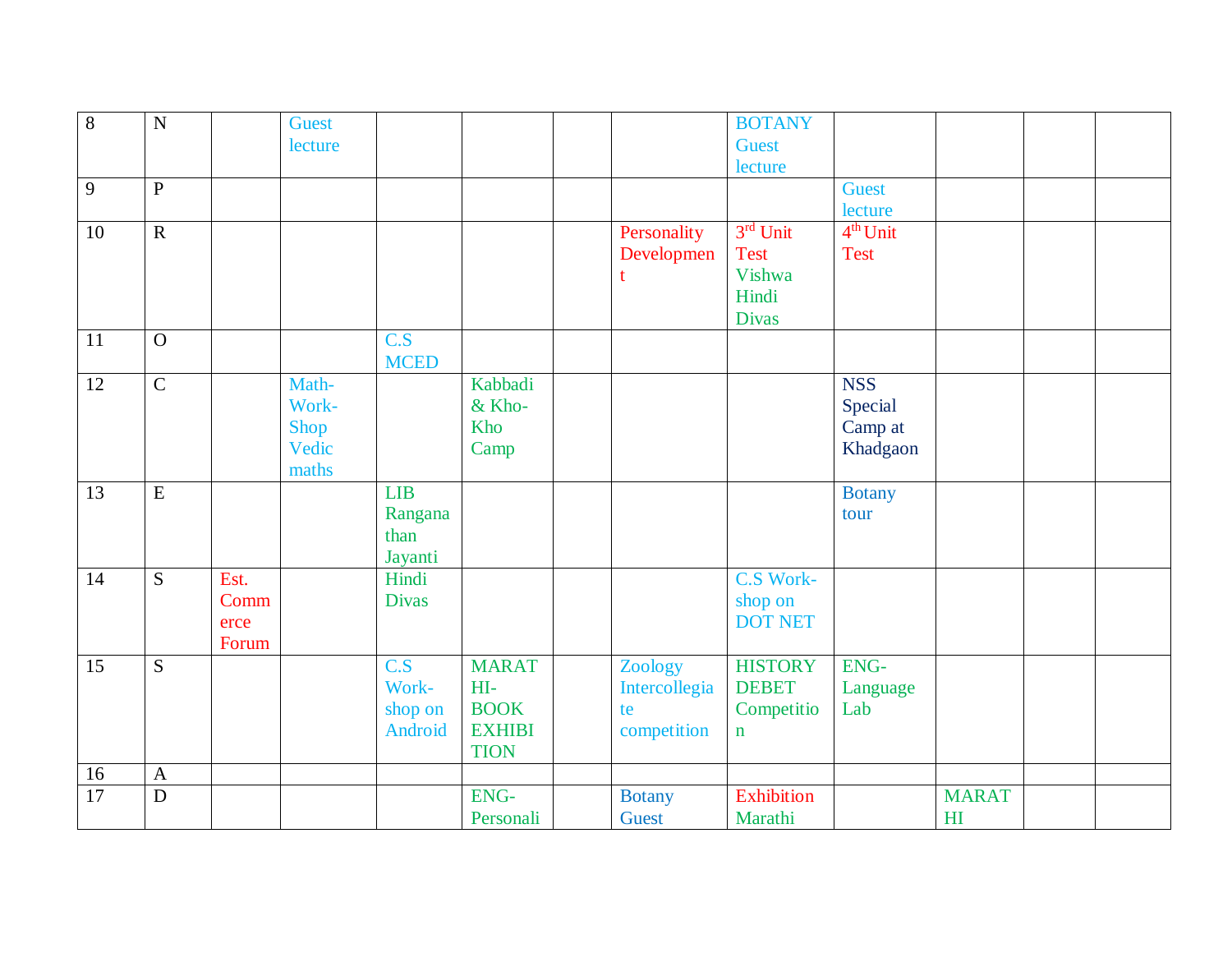|                 |                            |                                  |                                            |                                    | ty<br>Develop<br>ment<br>Work-<br>Shop/<br><b>MARAT</b><br>H <sub>I</sub><br>A.P.J.Ab<br>dul<br>Kalam<br>Jayanti | lecture                             | <b>Bhasha</b><br>Sawardhan<br>Pandharwa<br>dw                          |                                         | Women<br>Internati<br>onal Day   |  |
|-----------------|----------------------------|----------------------------------|--------------------------------------------|------------------------------------|------------------------------------------------------------------------------------------------------------------|-------------------------------------|------------------------------------------------------------------------|-----------------------------------------|----------------------------------|--|
| 18              | M                          |                                  | <b>Physics</b><br>Forum                    |                                    | <b>Physics</b><br>Certificat<br>e course                                                                         | Physics<br>Seminar                  |                                                                        |                                         |                                  |  |
| $\overline{19}$ | $\overline{I}$             |                                  | <b>HISTOR</b><br><b>Y</b> Guest<br>lecture |                                    |                                                                                                                  | Physics<br><b>Extension</b><br>tour | <b>Physics</b><br><b>Extension</b><br>activity                         | <b>Physics</b><br><b>Science</b><br>Day |                                  |  |
| 20              | $\overline{S}$             |                                  |                                            | 20 To 27<br>Sadhbha<br>vna<br>Week | <b>Tutorial</b><br>Seminar                                                                                       | Guest<br>Lecture                    |                                                                        |                                         | Round<br>Table<br>Discussi<br>on |  |
| 21              | Yoga<br>Day/<br><b>NSS</b> |                                  | Guest<br>Lecture                           |                                    | Group<br>Discussio<br>$\mathbf n$                                                                                |                                     | Health<br>checkup<br>Camp &<br><b>Blood</b><br>Donation/N<br><b>SS</b> |                                         |                                  |  |
| 22              | $\mathbf{I}\mathbf{z}$     |                                  | <b>Sports</b><br>Day                       |                                    |                                                                                                                  | Agro Visit                          |                                                                        |                                         |                                  |  |
| 23              | $\overline{O}$             | Chemi<br>stry<br>Certifi<br>cate |                                            |                                    |                                                                                                                  |                                     | Guest<br>Lecture                                                       |                                         |                                  |  |